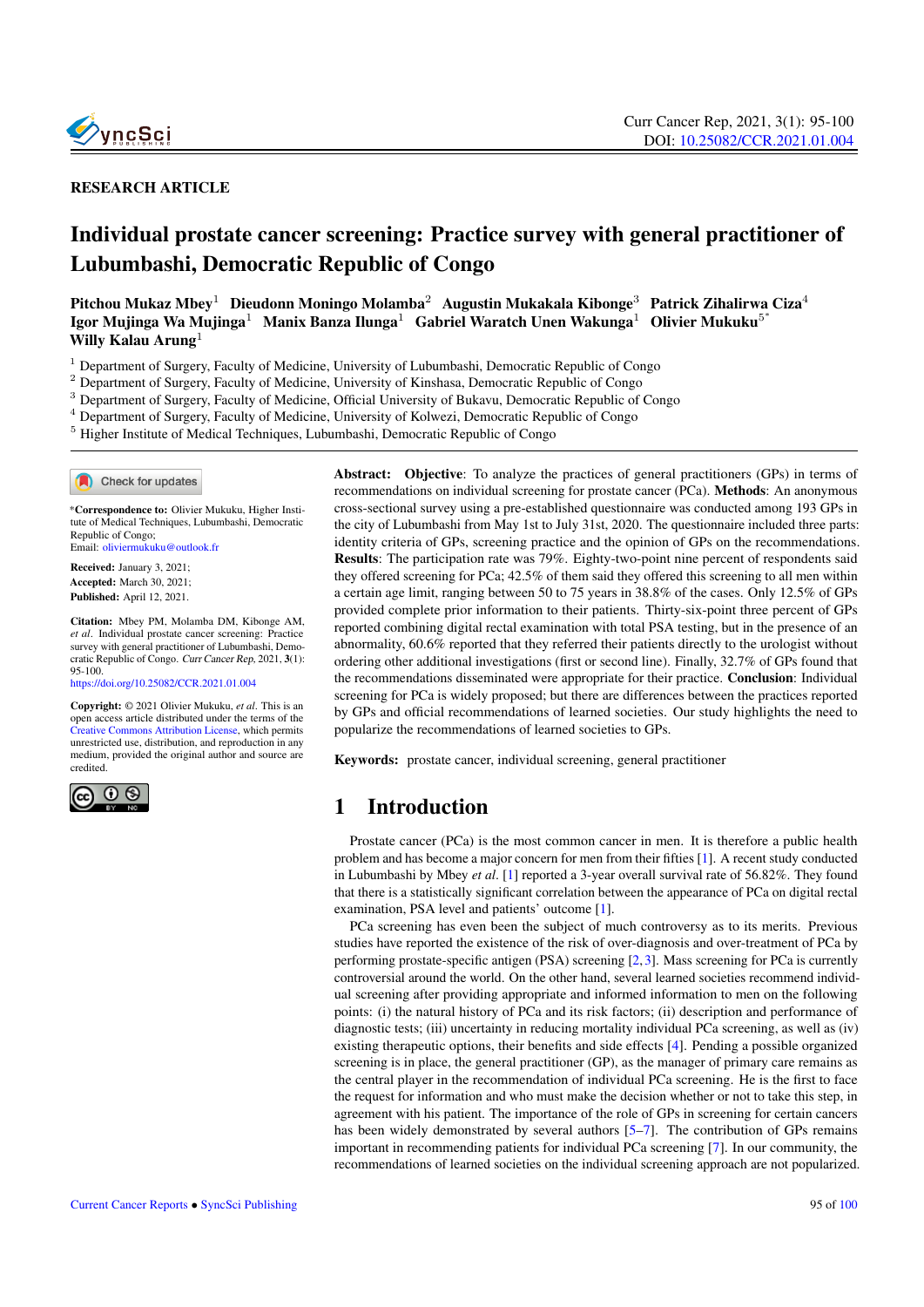Noting the importance of the GP in this diagnostic approach, it seemed interesting to us to make an "inventory" of the practices of GPs in relation to the PCa screening in Lubumbashi.

## 2 Materials and methods

This is a cross-sectional study carried out from May 1 to July 31, 2020 among GPs practicing in private clinics, health centers and, general referral hospitals in the city of Lubumbashi in the Haut-Katanga province in Democratic Republic of Congo.

Participants in the study had voluntarily signed and received a structured questionnaire and self-administered, with an explanatory note on the purpose of the study. Data were collected using a standardized self-administered questionnaire, addressed to concerned. We used to model the questionnaire used by Guy *et al*. [\[6\]](#page-4-6) (Supplementary material). In their study, which included 18 questions. Questions 1 to 7 concerned the identity criteria of GPs. The 8 to 17 concerned the screening itself: the population screened, information on the various aspects of screening, screening tools, the actions to be taken after positive and negative screening. Question 18 asked for the opinion of GPs on the recommendations. Concerning the information given to patients, we chose to interview GPs on four types of information they gave to their patients:

(1) the natural history of PCa and its risk factors;

(2) treatment options;

(3) screening tests and the uncertainty of the reduction in mortality;

(4) the continuation of the investigations if the screening was positive.

The encoding, processing and statistical analysis of the data were performed with STATA software version 15. The information from the survey was summarized using descriptive statistics. Information of the quantitative type was represented in the form of mean and standard deviation, while that of qualitative type in the form of counts and percentages.

Inferential statistics were used to compare variables. Unpaired *t*-test was performed to compare the age of respondents depending on whether or not they offered individual PCa screening. Of the latter variable, the comparison of proportions by sex, exercise setting, mode of exercise, and type of health facility was performed using Fisher's exact test. A significance level of 5% was retained and for a two-tailed test with a value of  $p < 0.05$  was considered significant.

# 3 Results

Of 244 GPs surveyed, 193 had agreed to answer the questionnaire, which corresponds to a participation rate of 79%. All questionnaires were exploitable:

(1) One hundred and sixty (82.9%) GPs who responded to this questionnaire declared that they offered individual PCa screening;

(2) Thirty-three (17.1%) GPs responded that they did not perform PCa screening.

We observed no significant difference  $(p > 0.05)$  between the two physician groups regarding mean age, sex, mode of exercise, practice environment, and health facility (other results are summarized in [Table 1\)](#page-1-0).

<span id="page-1-0"></span>

| Variable                            | Do you offer individual prostate cancer screening? | Total           |                |         |
|-------------------------------------|----------------------------------------------------|-----------------|----------------|---------|
|                                     | No $(n = 33)$                                      | Yes $(n = 160)$ | $N = 193$      | p-value |
| Age ( <i>mean</i> $\pm$ <i>SD</i> ) | $37.1 \pm 6.5$                                     | $37.4 \pm 5.8$  | $37.3 \pm 5.9$ | 0.7948  |
| <b>Sex</b>                          |                                                    |                 |                | 0.1927  |
| Female                              | $12(23.5\%)$                                       | 39 (76.5%)      | 51             |         |
| Male                                | $21(14.8\%)$                                       | 121 (85.2%)     | 142            |         |
| <b>Practice settings</b>            |                                                    |                 |                | 0.7909  |
| Semi-rural                          | $4(13.8\%)$                                        | $25(86.2\%)$    | 29             |         |
| Urban                               | 29 (17.7%)                                         | 135 (82.3%)     | 164            |         |
| <b>Practice mode</b>                |                                                    |                 |                | 0.4081  |
| Group practice                      | $21(15.6\%)$                                       | 114 (84.4%)     | 135            |         |
| Individual practice                 | 12(20.7%)                                          | 46 (79.3%)      | 58             |         |
| <b>Health facility</b>              |                                                    |                 |                | 1.000   |
| Private                             | $16(17.6\%)$                                       | 75 (82.4%)      | 91             |         |
| Public                              | 17(16.7%)                                          | 85 (83.3%)      | 102            |         |

Table 1 General characteristics of the study population

The following results relate only to the 160 GPs who declared that they offered screening. (A) *Target population for PCa screening*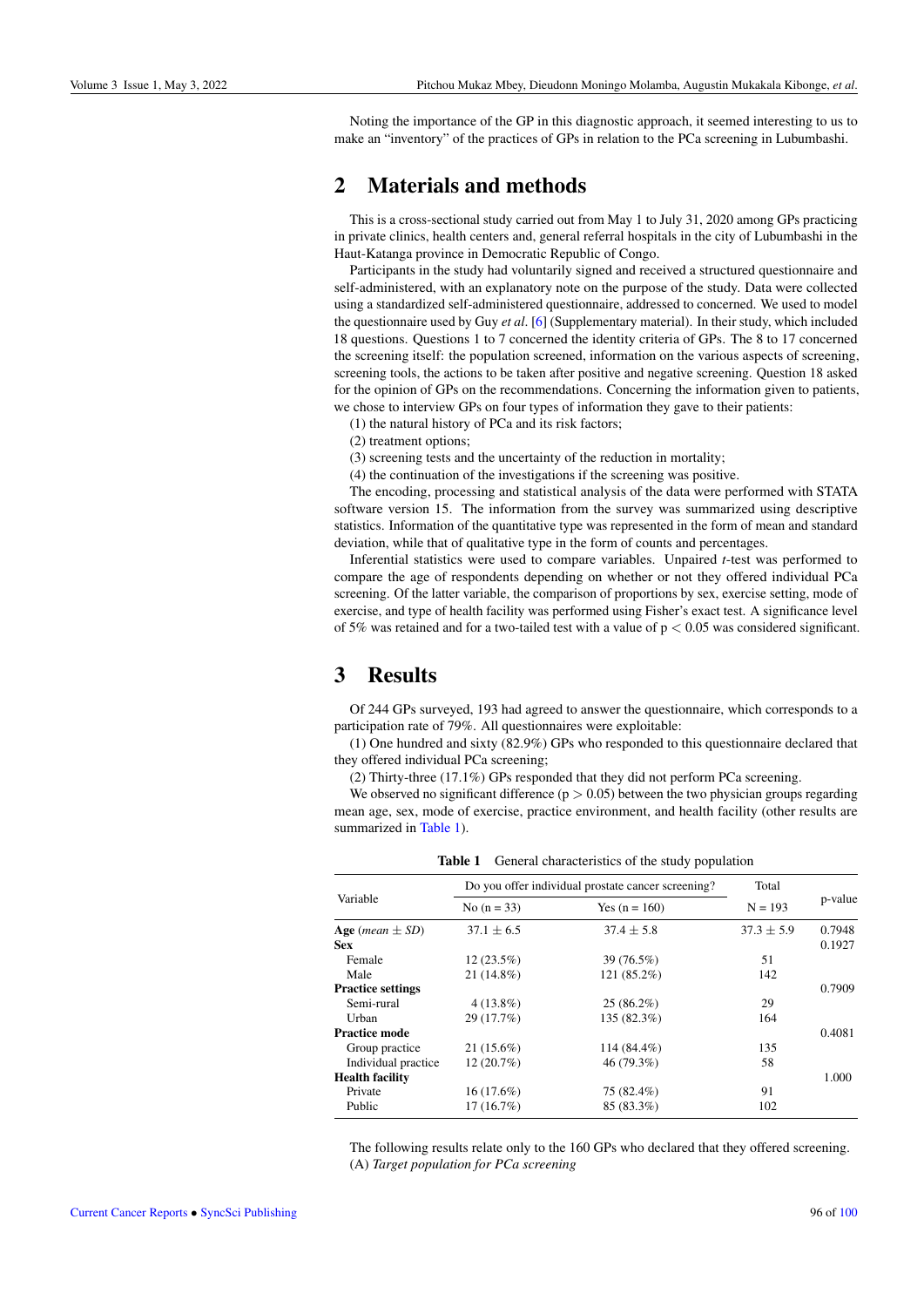Among the GPs who said they offered screening, 66.9% said they offered it to men with functional urinary disorders and 42.5% said they offered it to all men within a certain age limit. In 38.8% of cases, it ranged from 50 to 75 years and in 55.6% of cases the lower limit began at 45 years.

(B) *Information to give to patients*

The results regarding the information given to the patients are reported in [Table 2.](#page-2-0) Only 20 (12.5%) GPs provided all the information (regarding all the data) before initiating screening. Instead, information on the natural history of PCa and risk factors, as well as screening investigations, was given before they were done.

<span id="page-2-0"></span>Information on treatment options and that on further investigations were rather data after running the tests.

|  |  | <b>Table 2</b> Distribution of respondents based on the information provided |  |  |  |
|--|--|------------------------------------------------------------------------------|--|--|--|
|--|--|------------------------------------------------------------------------------|--|--|--|

|                  | Information type                                                              |                                               |                                                                                      |                                                                         |  |
|------------------|-------------------------------------------------------------------------------|-----------------------------------------------|--------------------------------------------------------------------------------------|-------------------------------------------------------------------------|--|
| Time of issue    | Information on natural his-<br>tory of cancer and its risk<br>factors $(\% )$ | Information about<br>treatment options<br>(%) | Information on screening tests<br>and uncertainty of mortality re-<br>duction $(\%)$ | Information on further investiga-<br>tions if screening positive $(\%)$ |  |
| Before screening | 59.38%                                                                        | 31.25%                                        | 47.50%                                                                               | 26.25%                                                                  |  |
| After screening  | 17.50%                                                                        | 42.50%                                        | 11.88%                                                                               | 54.38%                                                                  |  |
| Not given        | 23.13%                                                                        | 26.25%                                        | 40.63%                                                                               | 19.38%                                                                  |  |

(C) *PCa screening tools*

Among the GPs who said they offered screening:

(1) 36.3% declared that they only used digital rectal examination combined with the total serum PSA assay;

(2) 29.4% declared using the digital rectal examination combined with the total serum PSA assay, in combination with other complementary investigations;

(3) 16.3% used digital rectal examination alone without doing a total serum PSA assay;

(4) 8.8% declared that they used other tools, such as free PSA testing and / or endorectal ultrasound of the prostate, as a first-line treatment.

(D) *What to do in the event of a positive PCa screening*

Among the GPs who said they offered screening:

(1) 60.6% declared to send directly to the urologist the patients whose screening tests were suspicious (in the event of an abnormality in the digital rectal examination and / or total serum PSA assay) without performing other additional investigations;

(2) 22.5% said they actually referred their patients to the urologist and also performed other investigations;

(3) Finally, 16.9% declared that they were continuing the diagnostic process themselves, by ordering other additional investigations (endorectal ultrasound of the prostate, the determination of free PSA and its ratio to total PSA, and control of total serum PSA).

(E) *What to do if PCa screening is negative*

Among the GPs who said they offered screening:

(1) 60.6% declared to send patients directly to the urologist even if the screening was negative without performing other additional examinations;

(2) 23.1% said they checked the digital rectal examination and the total serum PSA assay more than once a year;

(3) 13.8% declared that they checked the digital rectal examination and the total serum PSA assay once a year, or even less often.

(F) *Opinion of GPs on recommendations*

GPs offering PCa screening estimated 32.7% that the recommendations were appropriate for their office practice and 67.3% believed that they were not.

#### 4 Discussion

This is the first study conducted in Lubumbashi among GPs to analyze their practices in relation to individual PCa screening. It demonstrated a majority support for the principle of PCa screening in the population of GPs studied. The need for PCa screening seems perfectly accepted by GPs in Lubumbashi since the majority of them (82.9%) offered it to their patients. However, there were significant differences in their existing practices and recommendations. The results of our survey were lower than those of Guy *et al*. [\[6\]](#page-4-6) who report that 98.3% of French GPs declared performing individual screening for this cancer. The dissimilarity of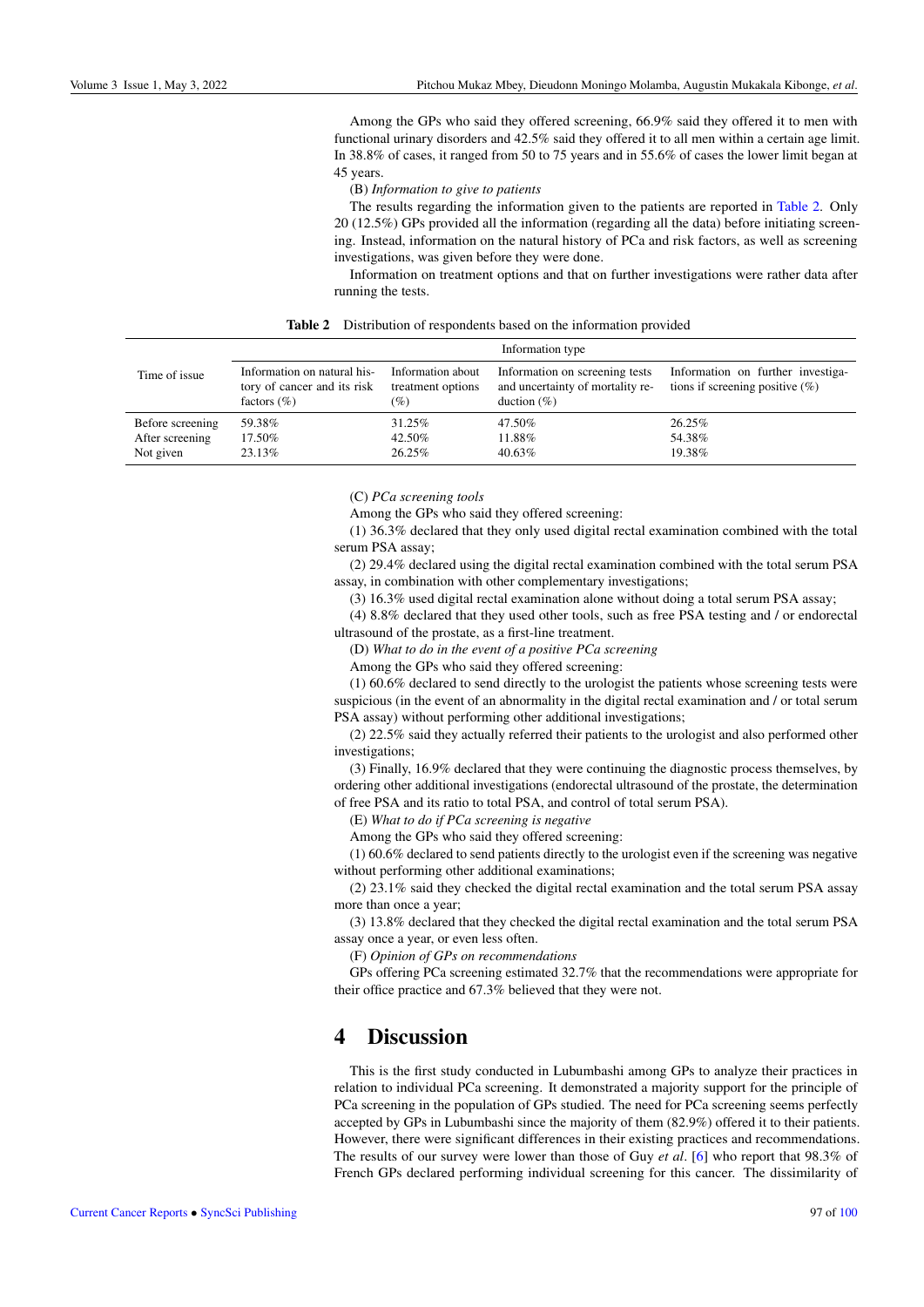our results with those of French authors would be linked to the codification and follow-up of recommendations by French GPs, unlike Congolese GPs where these recommendations are not popularized to them. In our study, the majority of GPs reported offering screening to all men  $(42.5\%)$  in the age group of 50 to 75 years  $(38.8\%)$ . In 55.6% of cases, the lower limit beginning at age 45. The study by Guy *et al*. [\[6\]](#page-4-6) found that 89.5% of surveyed French GPs reported offering screening to all men and 80.8% in the age group of 50 to 75 years. Studies in other countries show that GPs often offered PSA test under varying circumstances in asymptomatic patients [\[8\]](#page-4-7), during a "check-up" medical [\[9,](#page-4-8) [10\]](#page-4-9), or the patient's request [\[11\]](#page-4-10).

In our survey, 65.7% of the GPs prescribed a PSA test combined with a digital rectal exam. This rate is lower than that observed in several other countries [\[7–](#page-4-5)[10\]](#page-4-9). Learned societies and health authorities, they recommend or not the individual PCa screening, advise regulate this practice by clear information before the patient to initiate screening. Our survey showed a certain deficit in the provision of information by GPs, with a low rate of GPs (12.5%) who declared that they provided the four types of information (natural history, screening tests, uncertainty about the reduction in mortality, therapeutic options) before starting the diagnostic process. The least information given was that concerning treatment options and further investigation in case of positive screening. The same information was given mostly too late, that is to say after receiving the test results. Results from other studies  $[6, 12, 13]$  $[6, 12, 13]$  $[6, 12, 13]$  $[6, 12, 13]$  $[6, 12, 13]$  confirm that information on the benefits, limitations and consequences of PSA testing is lacking.

The results of our study also show uncertainty in the identification and use of screening tools, as well as in what to do in the event of a positive screening. In fact, only 36.3% of the GPs declared that they performed first-line digital rectal examination and total serum PSA assay. It also appears that the GPs in our study declared that they used additional investigations that were not recommended (endorectal ultrasound, free PSA assay) as first (8.8%) or second-line (16.9%). This reinforces the idea that good practice guides are needed to be developed in the field of prostatic pathology.

Our study has allowed us to better understand physician practices which will allow a better definition of training needs for better integration into the national cancer screening program. The GP is not only one that treats the disease but also one that takes care of patients by providing all preventive measures. It is in this perspective that prevention and screening are essential. The results of European and American studies represented an important step in understanding the benefits of PCa screening impacting on specific mortality (reduction of approximately 2% per year in PCa mortality) [\[2,](#page-4-1) [3\]](#page-4-2). This is related to the improvement of diagnostics and advances in care. Finally, they are part of the logic of establishing an early curative treatment for this cancer. The PCa screening becomes an imperative in African environment where it is often found in advanced stages and not curative. Thus, the earlier the diagnosis is made at an early stage and asymptomatic, the greater the chances of cures for patients. This involves the role and responsibility of GPs on better use of the currently available investigations. Although this is declarative data, several highlights are highlighted by this study. It shows that GPs are aware of being very involved in prevention measures in their daily practice. It should be noted the methodological limitations of this type of study. Indeed, bias risk is related to respondents, probably more invested in prevention measures that non-respondents. Moreover, the data we have obtained are unverified because they are declarative data; it is likely, as has already been shown that there is a gap between what the doctor says and do what he does in reality [\[14\]](#page-5-3). However, our results confirm those of other studies, thereby suggesting that the information we have collected are valid and interpretable.

#### 5 Conclusion

Our study has shown that in our community, individual PCa screening is regularly carried out in general medicine. However, information available to GPs, facing a population often insufficiently informed, seem incomplete. It is also noted a large prescription for additional examinations, resulting from a poor identification of screening tools. Individual PCa screening is massively offered by GPs, but differences are observed between their reported practices and official guidelines. Our study highlights the need to provide patients with clear and comprehensive information by improving knowledge of GPs through continuing education regarding the PCa screening and the use of the algorithm that we propose them [\(Figure 1\)](#page-4-11).

# Competing interests

The authors declare that they have no competing interests.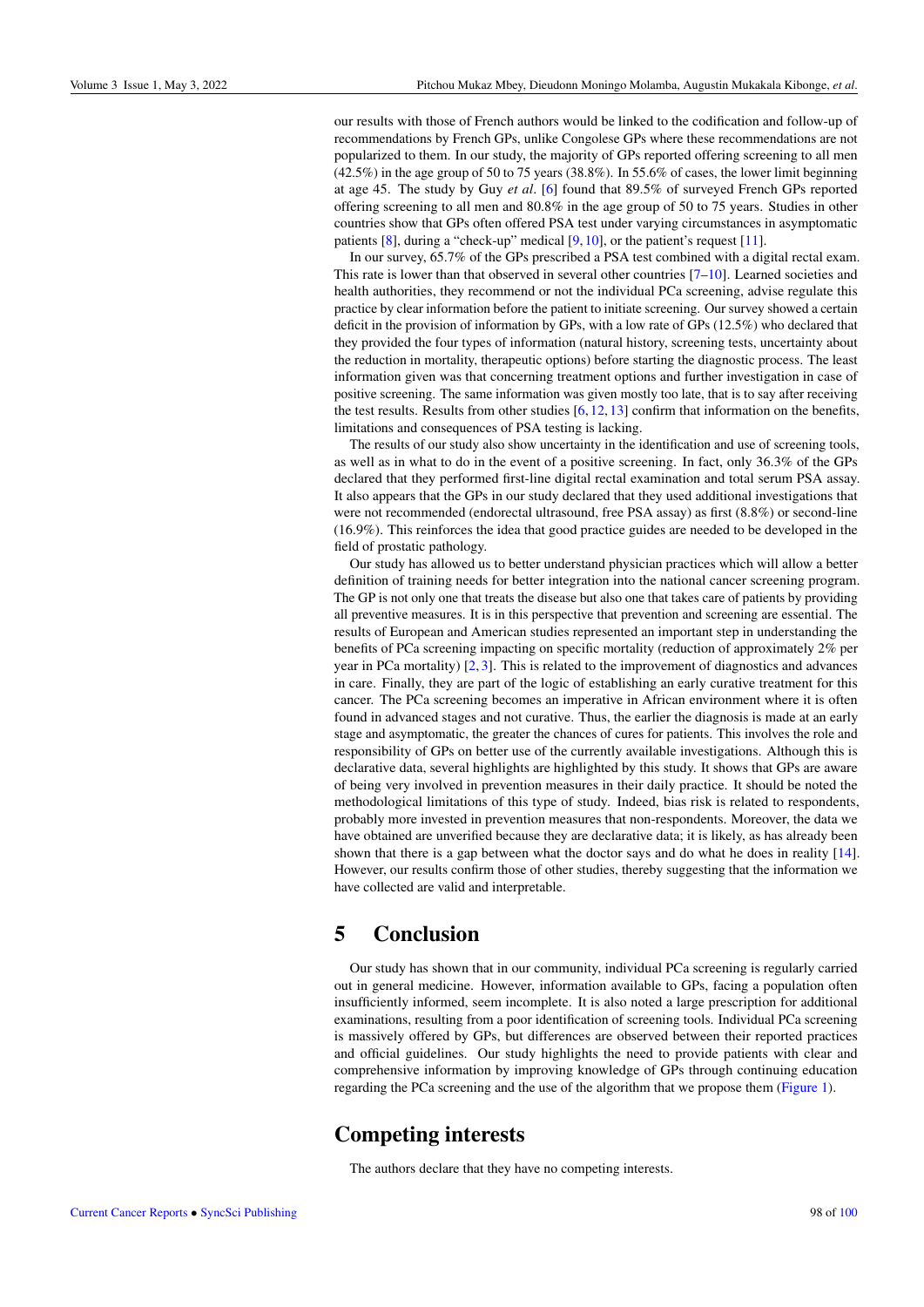<span id="page-4-11"></span>

Figure 1 Algorithm for prostate cancer screening in limited resource settings

# Authors' contributions

All authors participated in the development and conduct of this study, and all have read and approved the final version of the manuscript.

# **References**

- <span id="page-4-0"></span>[1] Mbey P, Mukuku O, Arung W, *et al*. Clinical, histopathological and prognostic characteristics of patients with prostate cancer in Lubumbashi, Democratic Republic of Congo. Prostate Cancer, 2020. <https://doi.org/10.1155/2020/5286929>
- <span id="page-4-1"></span>[2] Schroder FH, Hugosson J, Roobol MJ, *et al*. Screening and prostate-cancer mortality in a randomized european study. The New England Journal of Medicine, 2009, 360: 1320-1328. <https://doi.org/10.1056/NEJMoa0810084>
- <span id="page-4-2"></span>[3] Andriole GL, Crawford EF, Grubb 3rd RL, *et al*. Mortality results from a randomized prostate-cancer screening. The New England Journal of Medicine, 2009, 360: 1310-1319. <https://doi.org/10.1056/NEJMoa0810696>
- <span id="page-4-3"></span>[4] Agence nationale d'accrditation et d'valuation en sant (Anaes). lments d'information des hommes envisageant la ralisation d'un dpistage individuel du cancer de la prostate. Recommandations pour la pratique clinique. Septembre 2004. [http://formindep.org/IMG/pdf/cancerprostatehas2004.pdf](http://formindep.org/IMG/pdf/cancerprostate has2004.pdf)
- <span id="page-4-4"></span>[5] Francois T, Alezra E, Kikassa JC, *et al*. Screening of prostate cancer seen by general practitioners. Progrs en urologie, 2013, 23(16) : 1407-1411. <https://doi.org/10.1016/j.purol.2013.04.020>
- <span id="page-4-6"></span>[6] Guy L, Van De Steene E, Vdrine N, *et al*. General practical survey of individual prostate cancer screening. Progrs en urologie, 2008, 18(1): 46-52. <https://doi.org/10.1016/j.purol.2007.10.006>
- <span id="page-4-5"></span>[7] El Fakir S, Abda N, Najdi A, *et al*. Cancer Screening Practices of Physicians Working in the Fez Prefecture Health Center (Mo-rocco). Sante Publique, 2013, 25(5): 685-691. <https://doi.org/10.3917/spub.135.0685>
- <span id="page-4-7"></span>[8] Brett J, Watson E, Hewitson P, *et al*. PSA testing for prostate cancer: an online sur-vey of the views and reported practice of general practitioners in the UK. BMC Family Practice, 2005, 6: 24-29. <https://doi.org/10.1186/1471-2296-6-24>
- <span id="page-4-8"></span>[9] Durham J, Low M and Mc Leod D. Screening for prostate cancer: a survey of the New Zealand general practitioners. The New Zealand Medical Journal, 2003, 116: U476. <https://europepmc.org/article/med/12835804>
- <span id="page-4-9"></span>[10] Ganry O and Boche T. Prvention des cancers par les mdecins gnralistes de Picardie: rsultats d'une enqułte de type dclarative. Bull Cancer, 2004, 91(10): 785-791. [https://www.jle.com/fr/revues/bdc/e-docs/prevention](https://www.jle.com/fr/revues/bdc/e-docs/prevention_des_cancers_par_les_medecins_generalistes_de_picardie_resultats_dune_enquete_de_type_declarative_264537/article.phtml) des cancers par les medecins generalistes d e picardie resultats dune enquete de type declarative [264537/article.phtml](https://www.jle.com/fr/revues/bdc/e-docs/prevention_des_cancers_par_les_medecins_generalistes_de_picardie_resultats_dune_enquete_de_type_declarative_264537/article.phtml)
- <span id="page-4-10"></span>[11] Praz V, Jichlinski P, Aymon D, *et al*. Dpistage du cancer de la prostate. Instantan d'une pratique quotidienne parmi 300 mdecins gnralistes dans le canton de Vaud. Revue Mdicale Suisse, 2005, 1: 2840-2842.

<https://www.revmed.ch/RMS/2005/RMS-44/30860>